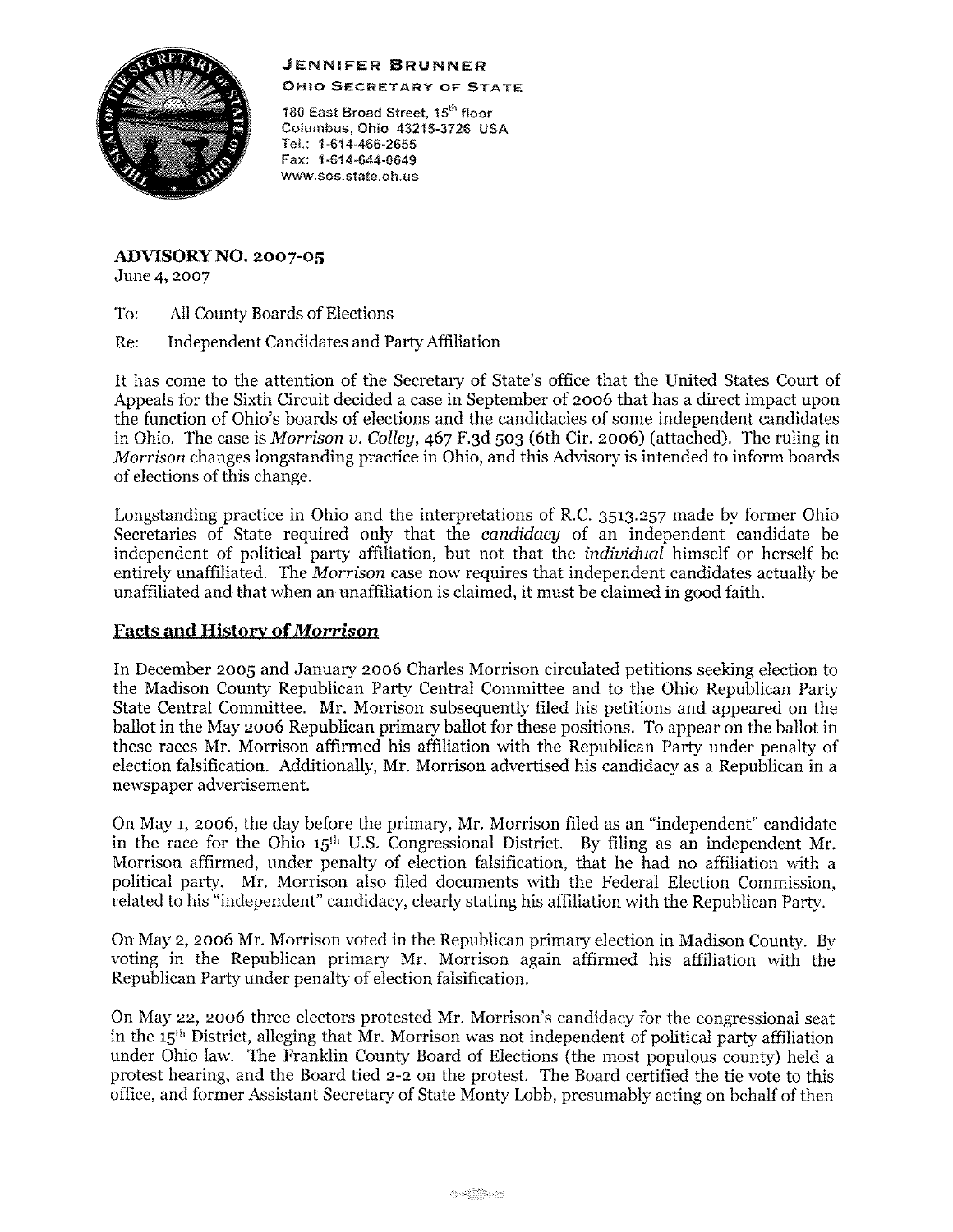Secretary of State Blackwell, broke the tie vote in favor of the protest and against certification of Mr. Morrison's candidacy. Assistant Secretary Lobb based his rationale for not certifying Mr. Morrison's petition on Mr. Morrision's failure to disaffiliate himself from the Republican Party and thereby be truly independent of political party affiliation:

> [T]he relevant law clearly requires a more definitive representation to demonstrate one's status as an independent candidate for elected office in Ohio. R.C. §3501.01 (I). Because the Supreme Court permits Ohio to determine and devise its own standard for saying when a member of a major political party has transitioned into the status of being an independent, and therefore no longer a member of that party, and because R.C. §3501.01 (I) provides that standard, the law and the facts show that Mr. Morrison was never *truly independent* at any point relevant to this matter.

Mr. Morrison filed suit in the U.S. District Court for the Southern District of Ohio seeking preliminary and permanent injunctions to preclude the Board from invalidating his candidacy and alleging that R.C. 3513.257 was unconstitutional. The district Court upheld Assistant Secretary Lobb's decision, and Mr. Morrison appealed.

# **The Appellate Court's Analysis**

It is important to note at the outset that the *Morrison* court did not attempt to set forth specific guidelines for boards of elections to follow when determining the validity and sufficiency of independent candidates' nominating petitions. Rather, the court simply determined, under the facts of the case, that R.C. 3513.257 was not unconstitutional. However, the portion of the court's opinion relating to Mr. Morrison's claim that the statute was "void for vagueness" does indicate that there are certain threshold requirements an independent candidate must meet in order to be actually "independent." Further, the opinion indicates that the facts of each case will determine whether or not the candidate in question is actually independent and whether or not a candidate made his or her claim of unaffiliation in good faith.

The *Morrison* circuit court noted, and extended, the district court's reasoning:

a person of ordinary intelligence, when considering O.R.C. § 3513.257 which requires the candidate to claim independence and O.R.C. § 3501.01(1) which defines an 'independent' candidate as one who claims not to be affiliated with any political party in the whole legislative scheme, would understand that an aspiring independent candidate must actually be independent, rather than merely claim it. A candidate possessing ordinary intelligence and common sense would readily understand that the claim of independence must be made in good faith -- otherwise there would be no reason for having the claim requirement, and none of the state interests animating the claim requirement would be served.

*Morrison,* F.3d at 509 (internal quotations omitted).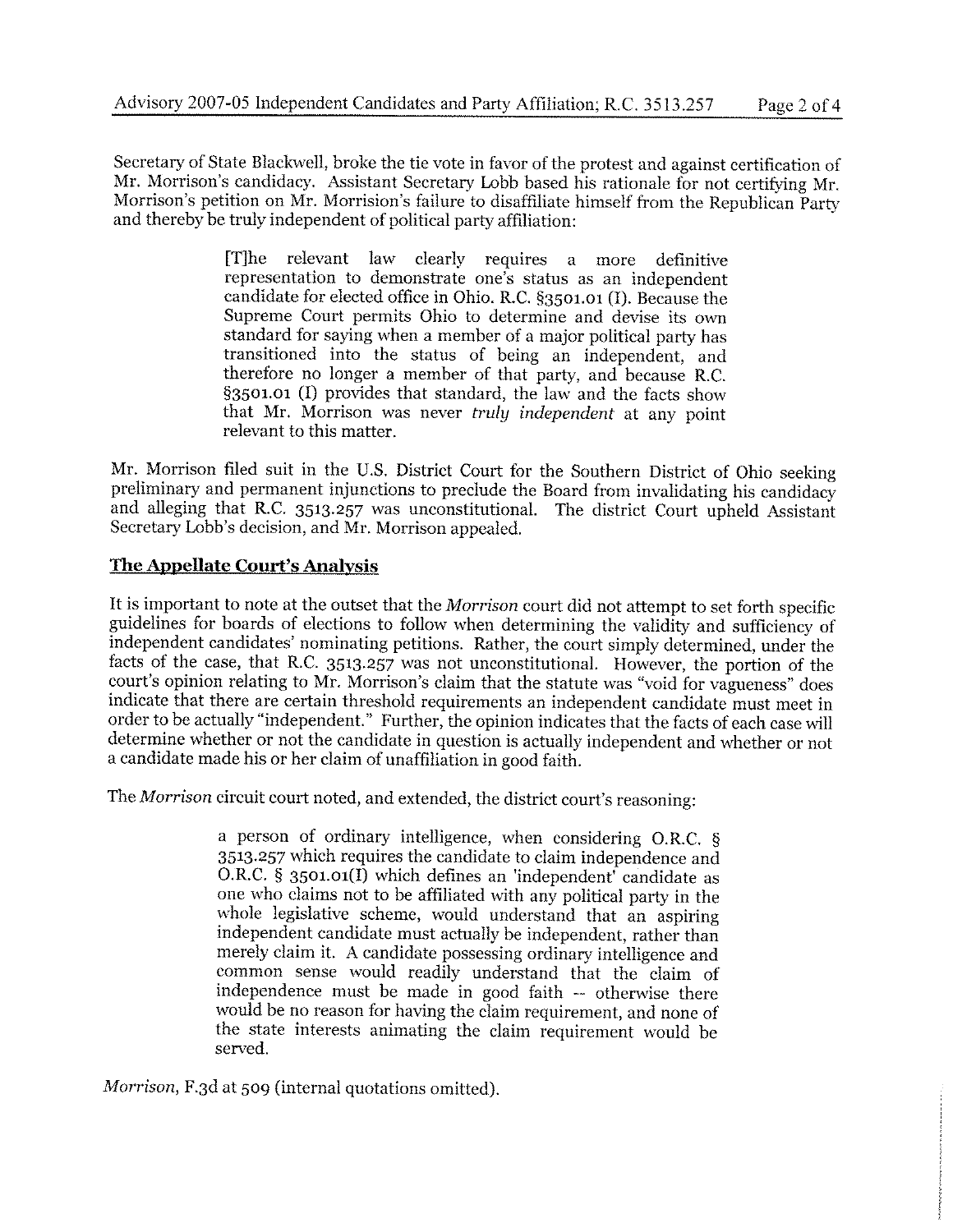In reaching its conclusion, the circuit court noted that the statutory scheme in Ohio recognizes only voter history as a means to determine party affiliation. However, the court also noted that even if some doubt existed as to Mr. Morrison's affiliation after considering that he had voted Republican prior to 2006 as well as in the 2006 Republican primary election, and had run in the 2006 Republican primary, all doubt was dispelled by Mr. Morrison's own FEC filings (for his "independent candidacy"). Those filings indicated his affiliation with the Republican Party, and the court stated that "Morrison cannot complain if his own campaign committee's express statement of his party affiliation is considered and used to rule against him." Thus, the court concluded that because Mr. Morrison had voted in past Republican primaries, and most importantly, in the Republican primary held the day after he filed as an independent candidate, and because so voting required him to state under penalty of criminal prosecution for election falsification that he was affiliated with the Republican party, Mr. Morrison could not claim in good faith that he actually was independent of party affiliation.

The court also stated that, "most importantly, under Ohio law, if Morrison was unaffiliated with any political party on May 1, 2006," as indicated by his filing as an independent, "he could not also claim in good faith to be a Republican at the same time," as indicated by his voting in the Republican primary the next day, "without risking consequences more serious than exclusion from the ballot" such as criminal prosecution under, among other statutes, R.C. 3599.11(A).

The Court concluded that under the facts of the case, Morrison had not provided grounds to enjoin the Franklin County Board of Elections from excluding him from the ballot because he had, in fact, failed to comply with the requirements of R.C. 3513.257.

# **Conclusion**

We advise, as indicated by the *Morrison* court, that R.C. 3513.257 requires that:

- an independent candidate actually be unaffiliated, or disaffiliated from any political party; and
- the required claim of unaffiliation by an independent candidate must be made in good faith.

However, as mentioned above, the *Morrison* court did not provide clear guidelines for determining when an independent is actually affiliated with a political party, or how to determine whether an independent candidate has claimed unaffiliation in good faith.

Absent direction from the General Assembly or a court, this office is attempting to provide some guidance on this matter to the boards of elections. Thus:

- If an independent candidate votes in a party primary election after filing as an independent, the candidate is not actually unaffiliated, and the candidate's claim of independence was either not made in good faith or is no longer current; and
- If an independent candidate was on a political party's central or executive committee at the time he or she filed as an independent candidate, or becomes such a committee member at any time during his or her independent candidacy, the candidate is not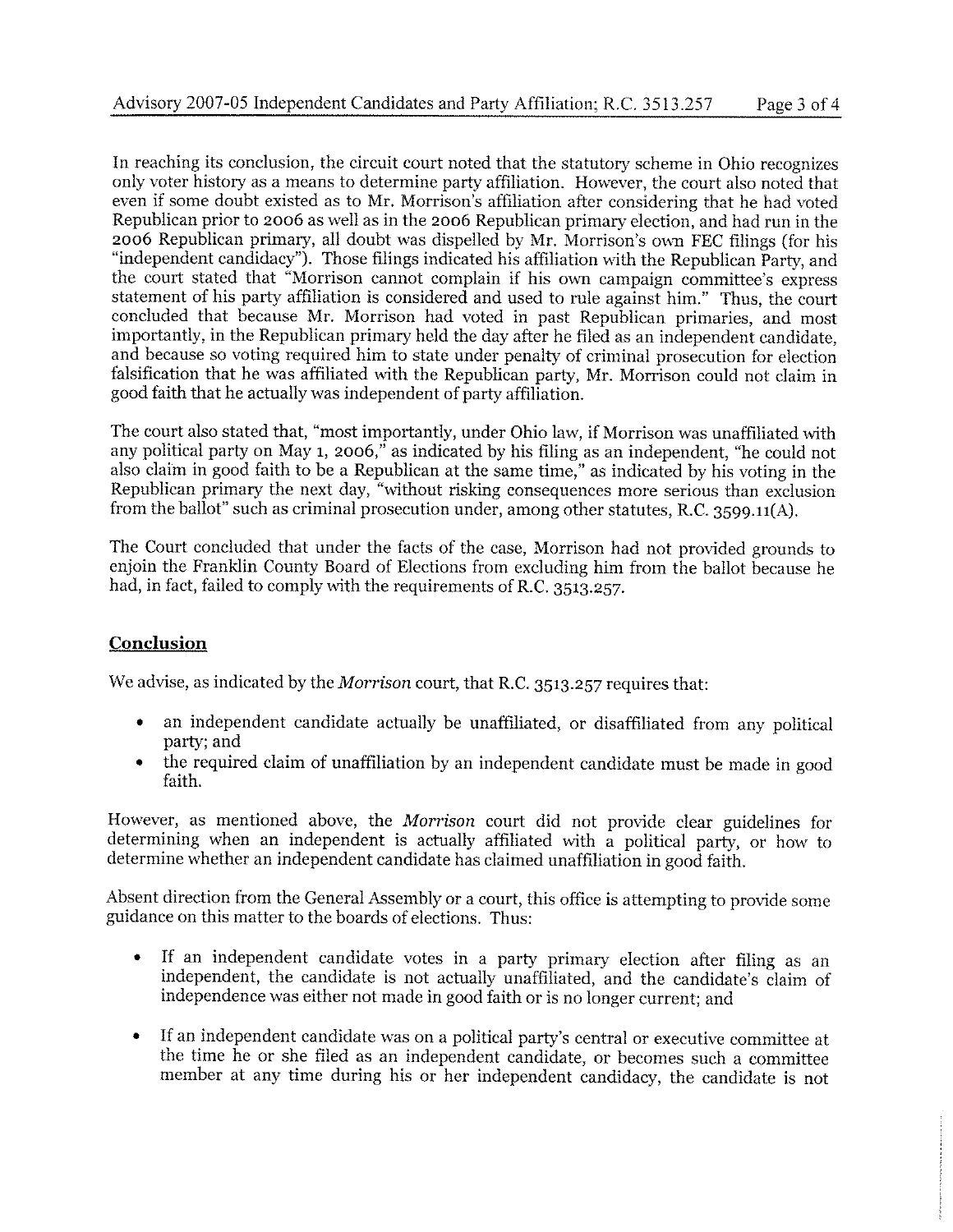actually unaffiliated, and the candidate's claim of independence was either not made in good faith or is no longer current.

Additionally, as indicated by the *Morrison* court, indications of party affiliation such as past voting history, information submitted on required election-related filings, political advertisements, participation as a political party officer or member, or holding a public office for which the office holder was nominated through a political party's primary election and elected on a partisan ticket may serve as evidence, though not neeessarily conclusive evidence, of party affiliation to support a protest against an independent candidate's candidacy. For example, voting *history,* alone, is an insufficient basis on which to disqualify an independent candidate because Ohioans are freely entitled to change or revoke their party affiliation at any time. However, voting history, together with other facts tending to indicate party affiliation, may be sufficient grounds to disqualify an independent.

Finally, please note that it is well established that boards of elections may accept filed petitions at face value. That is, because candidates file their petitions under penalty of election falsification, a board may accept the declaration of the candidate without further inquiry. However, if a board has personal knowledge or reason to believe that the declaration made by a candidate is false, or a protest is filed against an independent candidate, the board may inquire further to determine whether sufficient grounds exist to invalidate the candidate's petition and disqualify the candidate from running as an independent.

If you have additional questions or concerns please feel free to direct them to your assigned Elections Counsel at (614) 466-2585, or by e-mail to any of them.

Sincerely,

 $\boldsymbol{\mathscr{Z}}\not\cong \mathscr{Q}$ 

Jennifer Brunner Ohio Secretary of State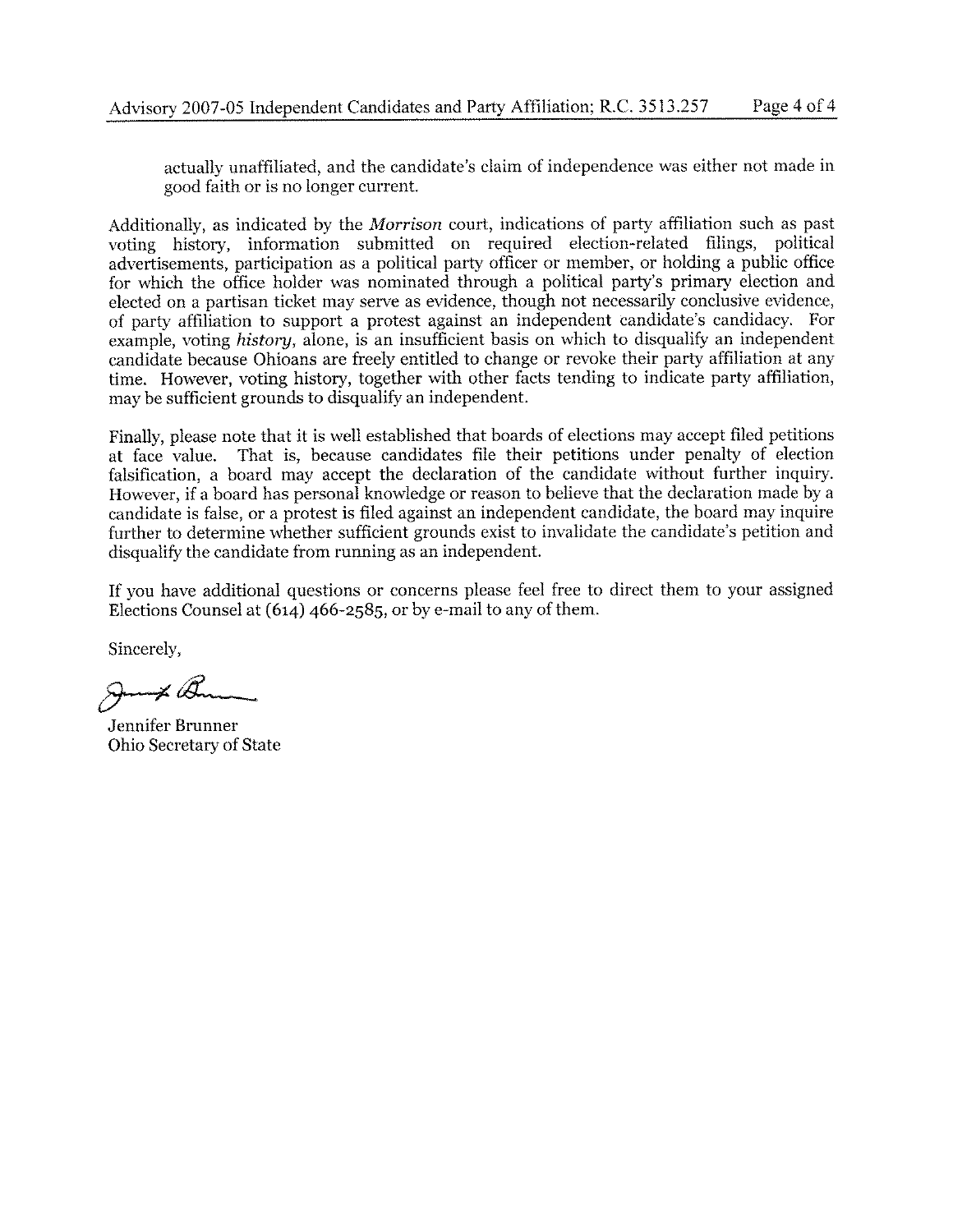#### EXSEE 467 F3D 503

## CHARLES R. MORRISON, DONALD E. ECKHART, and ALEXANDER SMITH, Plaintiffs-Appellants, v. MICHAEL F. COLLEY, CAROLYN C. PETREE, WILLIAM A. ANTHONY, JR., KIMBERLY E. MARINELLO, and FRANKLIN COUNTY BOARD OF ELECTIONS, Defendants-Appellees.

#### No. 06-4216

#### UNITED STATES COURT OF APPEALS FOR THE SIXTH CIRCUIT

06a0373p.06;

467 F.3d 503; 2006 U.S. App. LEXIS 25416; 2006 FED App. 0373P (6th Cir.)

## September 20, 2006, Argued September 22, 2006, Decided September 22, 2006, Filed \*

 \* An interim opinion was filed in this matter on September 22, 2006. The court is now filing this more detailed opinion.

**PRIOR HISTORY:** [\*\*1] Appeal from the United States District Court for the Southern District of Ohio at Columbus. No. 06-00644. George C. Smith, District Judge. Morrison v. Colley, 2006 U.S. App. LEXIS 24028 (6th Cir.) (6th Cir. Ohio, 2006)

DISPOSITION: Affirmed.

**CASE SUMMARY:** 

PROCEDURAL POSTURE: Seeking preliminary and permanent injunctions, plaintiff candidate sued defendants, a county elections board and several individuals, under 42 U.S.C.S.  $\S$  1983, alleging violation of the candidate's rights under the First and Fourteenth Amendments to the Constitution of the United States. The United States District Court for the Southern District of Ohio at Columbus denied the candidate all relief. The candidate appealed.

 OVERVIEW: The candidate alleged defendants violated his constitutional rights by excluding him from a ballot as an independent candidate for a congressional seat because he was affiliated with a political party. In an interim order, the instant court upheld the trial court's decision denying the candidate injunctive relief. In the instant order, the court expounded on that decision. *Ohio Rev. Code Ann.* § 3513.257 did not impose a severe restriction on an independent candi- date's First and Fourteenth Amendment rights, so the statute only had to survive review for reasonableness. The First and Fourteenth Amendments did not prohibit a state from requiring independent candidates to claim on the day before a primary that they were not affiliated with any political party. *Ohio Rev. Code*  $\frac{5}{5}$  3513.19(A)(3); 3513.05, para. 7; 3513.19(B); 3513.20; and § 3599.11(A) put the candidate on notice that "claims" of party affiliation or nonaffiliation must be made in good faith. When the candidate declared that he was not affiliated with a political party, he had already made sworn statements to the contrary. Under the facts of the case, *Ohio Rev. Code Ann.*  $\frac{1}{5}$  3513.257 was not overbroad or void for vagueness.

OUTCOME: The court affirmed the judgment of the district court.

COUNSEL: SARGUED: David R. Langdon, LANGDON & HARTMAN LLC, Cincinnati, Ohio, for Appellants.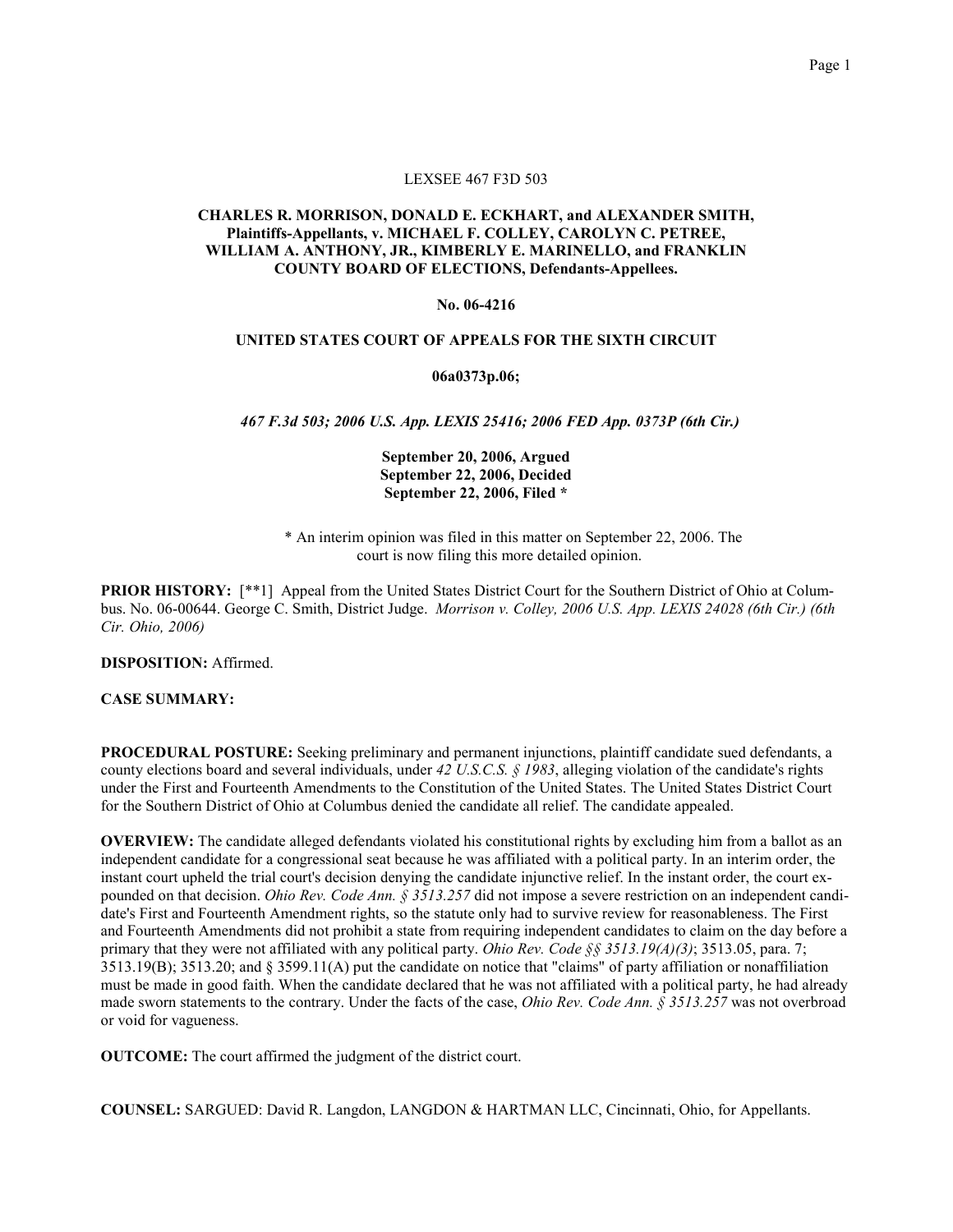Patrick J. Piccininni, PROSECUTING ATTORNEY'S OFFICE FOR THE COUNTY OF FRANKLIN, Columbus, Ohio, for Appellees.

ON BRIEF: David R. Langdon, Curt C. Hartman, Joshua B. Bolinger, LANGDON & HARTMAN LLC, Cincinnati, Ohio, Christopher P. Finner, FINNEY, STAGNARO, SABA & KLUSMEIER CO., L.P.A., Cincinnati, Ohio, for Appellants.

 Patrick J. Piccininni, Nick A. Soulas, Jr., PROSECUTING ATTORNEY'S OFFICE FOR THE COUNTY OF FRANKLIN, Columbus, Ohio, for Appellees.

JUDGES: Before: SILER, GILMAN, and GRIFFIN, Circuit Judges.

#### OPINION BY: Griffin

#### OPINION:

 date for the office of United States Representative in Ohio's Fifteenth Congressional District ("CD") in the November 7, 2006, election. Defendants-appellees Franklin County Board of Elections ("BOE"), et al., excluded Morrison from the ballot on the ground that, under Ohio election law, he [\*505] did not [\*\*2] qualify as an independent candidate be- cause he was affiliated with a political party. Morrison filed an action in the United States District Court for the South- ern District of Ohio seeking preliminary and permanent injunctions requiring the BOE to place him on the ballot. Morrison claimed that the Ohio statutory provision violated his First and Fourteenth Amendment rights and those of his would-be voters because it was allegedly overbroad, illegally discriminatory, and void for vagueness. After the district court denied Morrison all relief, Morrison appealed to this court. We granted Morrison's motion to expedite the appeal and heard oral argument on September 20, 2006. On September 22, 2006, we issued a per curiam interim opinion unanimously affirming the district court, stating, "despite any constitutional infirmities that *may* exist in the relevant Ohio statutes as they might apply to others, there is no reasonable basis for Morrison to claim in good faith that he is not affiliated with a political party." (Emphasis added.) Today we explain our holding in greater detail. [\*504] GRIFFIN, Circuit Judge. Plaintiff-appellant Charles R. Morrison sought to run as an independent candi-

I.

 In December 2005 and January 2006, Morrison began circulating petitions seeking placement on the May 2, 2006, ballot [\*\*3] for the Madison County Republican Party Central Committee and the Ohio Republican Party State Central Committee. Morrison filed his petitions, was certified as a candidate in the Republican primary for the state and county committee positions, and appeared on the May 2, 2006, Republican primary ballot. He lost both races.

 Morrison filed his declaration of candidacy for the county committee on a form that stated, "This petition shall be circulated only by a member of the same political party as stated above by the candidate." Morrison signed the declara- tion, which also required him to state, under penalty of "election falsification," that he was a member of the Republican Party. Likewise as to the state committee, Morrison signed a declaration of candidacy that required him to state, under penalty of election falsification, that he was a member of the Republican Party.

 Approximately three weeks before the May 2, 2006, Republican primary, Morrison purchased local newspaper ad- vertisements supporting his state and county committee candidacies. In his ads, Morrison stated that he was a Republi-can. On May 2, 2006, Morrison requested a Republican ballot and voted in the Republican primary. [\*\*4]

 On May 1, 2006, the day before Morrison's name appeared on the ballot in the Republican primary, he filed nomi-nating petitions with the BOE to run as an independent candidate in Ohio's Fifteenth CD.

 On May 22, 2006, three residents and qualified electors from the Fifteenth CD filed a written protest challenging Morrison's congressional candidacy on the ground that he was not an independent under Ohio law, and the BOE re- sponded by holding a protest hearing. After receiving briefs and hearing argument at the hearing, the BOE deadlocked 2-2 on whether to certify Morrison as an independent candidate. Pursuant to *Ohio Rev. Code*  $\frac{1}{5}$  3501.05, the matter was referred to the Ohio Secretary of State, who voted in favor of the protestors and against certification.

Morrison brought suit in the district court under 42 U.S.C.  $\S$  1983, and thereafter the district court held a hearing on the merits.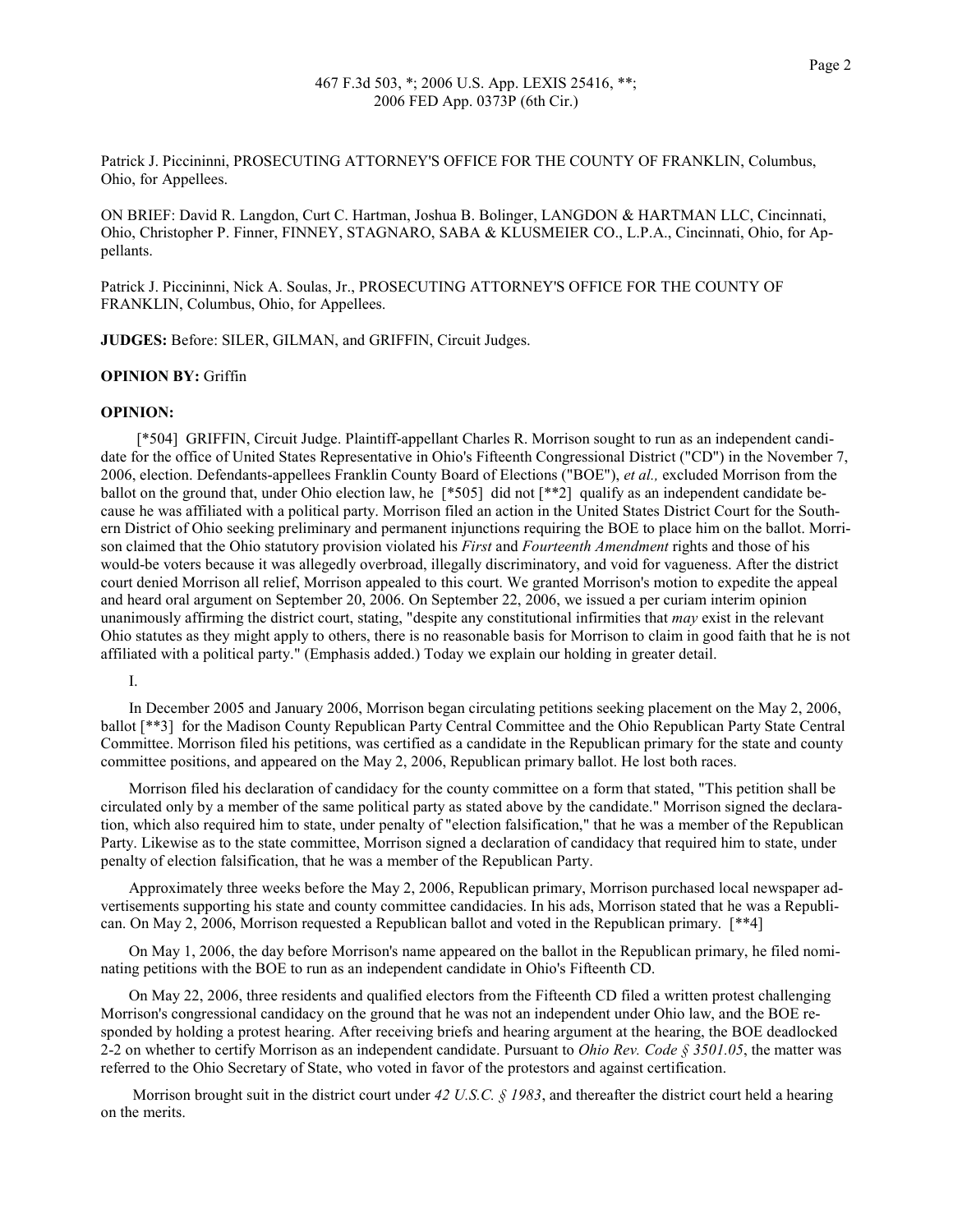II.

Because Morrison alleged the violation of rights recognized by the First and [\*506] Fourteenth Amendments to the U.S. Constitution, the district court had federal-question jurisdiction under 28 U.S.C. § 1331. Regarding [\*\*5] our jurisdiction, the district court consolidated the hearing on Morrison's preliminary injunction application with the hearing on the merits, and its order disposed of Morrison's complaint and request for permanent injunctive relief. Accordingly, the district court's order is final and immediately appealable. We review the district court's legal conclusions de novo and its factual findings for clear error. Planned Parenthood Cincinnati Region v. Taft, 444 F.3d 502, 507 (6th Cir. 2006) (citing Taubman Co. v. Webfeats, 319 F.3d 770, 774 (6th Cir. 2003)).

III.

Recently, in Clingman v. Beaver, 544 U.S. 581, 125 S. Ct. 2029, 161 L. Ed. 2d 920 (2005), the Supreme Court emphasized that not all election regulations that burden First Amendment rights are subject to a strict scrutiny analysis. Rather, unless a state election regulation places a heavy or severe burden on a party, "a State's important regulatory interests will usually be enough to justify reasonable, nondiscriminatory restrictions." Id. at 587 (quoting with approval Timmons v. Twin Cities Area New Party, 520 U.S. 351, 358, 117 S. Ct. 1364, 137 L. Ed. 2d 589 (1997)).

 In holding [\*\*6] that an Oklahoma statute allowing political parties to open their primary elections to only their own party members and voters registered as independents did not violate the First Amendment, the Supreme Court re-fused to apply a strict scrutiny analysis because the burden was not "severe":

 [O]ur cases since Tashjian [v. Republican Party, 479 U.S. 208, 107 S. Ct. 544, 93 L. Ed. 2d 514 (1986)] have clarified [that] strict scrutiny is appropriate only if the burden is severe. [California Democratic Party v.] Jones, [530 U.S. 567, 120 S. Ct. 2402, 147 L. Ed. 2d 502 (2000)], supra, at 582, 147 L. Ed. 2d 502, 120 S. Ct. 2402; Timmons, 520 U.S. at 358, 137 L. Ed. 2d 589, 117 S. Ct. 1364.

# \* \* \*

 Many electoral regulations, including voter registration generally, require that voters take some action to participate in the primary process. See, e.g., Rosario v. Rockefeller, 410 U.S. 752, 760-62, 36 L. Ed. 2d 1, 93 S. Ct. 1245 (1973) (upholding requirement that voters change party registration 11 months in advance of the primary election). Election laws invariably "affec[t] -- at least to some degree -- the individual's [\*\*7] right to vote and his right to associate with others for political ends." Anderson v. Celebrezze, 460 U.S. 780, 788, 75 L. Ed. 2d 547, 103 S. Ct. 1564 (1983).

These minor barriers between voter and party do not compel strict scrutiny. See Bullock v. Carter, 405 U.S. 134, 143, 31 L. Ed. 2d 92, 92 S. Ct. 849 (1972). To deem ordinary and widespread burdens like these severe would subject virtually every electoral regulation to strict scrutiny, hamper the ability of States to run efficient and equitable elections, and compel federal courts to rewrite state electoral codes. The Constitution does not require that result, for it is beyond question "that States may, and inevitably must, enact reasonable regulations of parties, elections, and ballots to reduce election- and campaign- related disorder." Timmons, supra, 520 U.S. at 358, 137 L. Ed. 2d 589, 117 S. Ct. 1364; Storer v. Brown, 415 U.S. 724, 730, 39 L. Ed. 2d 714, 94 S. Ct. 1274 (1974). Oklahoma's semiclosed primary system does [\*507] not severely burden the associational rights of the state's citizenry.

C

When a state electoral provision places [\*\*8] no heavy burden on associational rights, "a State's impor- tant regulatory interests will usually be enough to justify reasonable, nondiscriminatory restrictions." Timmons, supra, at 358, 137 L. Ed. 2d 589, 117 S. Ct. 1364 (internal quotation marks omitted); Ander-son, supra, at 788, 75 L. Ed. 2d 547, 103 S. Ct. 1564.

Clingman, 544 U.S. at 592-93. Clingman follows, and is consistent with, Timmons, which likewise refused to apply strict scrutiny to a challenge to a Minnesota election law prohibiting multi-party or "fusion" candidates from appearing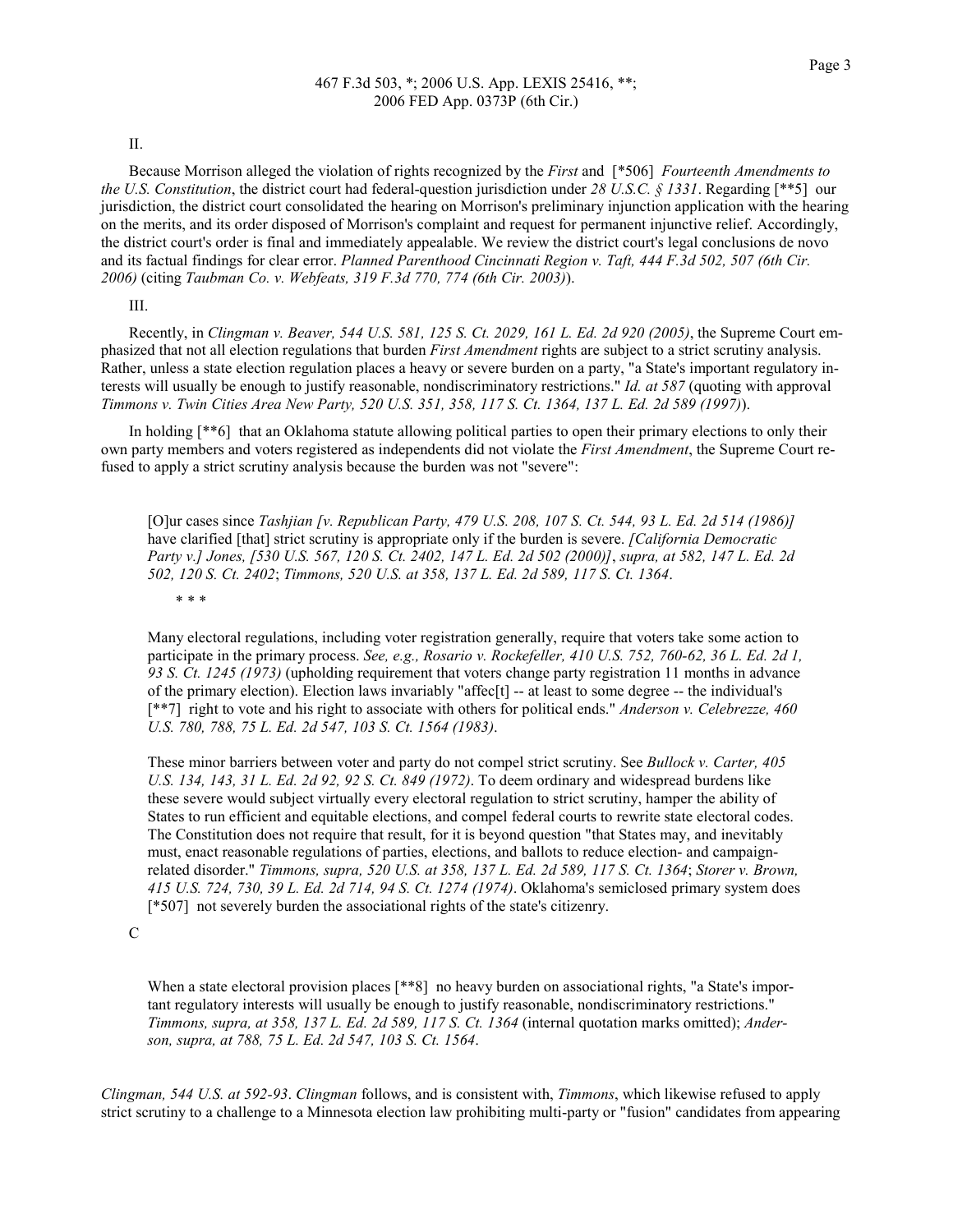on the ballot. In rejecting a claim that the Minnesota regulation violated the plaintiff's First and Fourteenth Amendment rights, the Supreme Court stated,

 [I]t is also clear that States may, and inevitably must, enact reasonable regulations of parties, elections, and ballots to reduce election- and campaign-related disorder. Burdick [v. Takushi, 504 U.S. 428, 119 L. Ed. 2d 245, 112 S. Ct. 2059 (1992)], supra, at 433 ("[A]s a practical matter, there must be a substantial regulation of elections if they are to be fair and honest and if some sort [\*\*9] of order, rather than chaos, is to accompany the democratic process"') (quoting Storer v. Brown, 415 U.S. 724, 730, 94 S. Ct. 1274, 39 L. Ed. 2d 714 (1974)); Tashjian, supra, at 217 (The Constitution grants States "broad power to pre- scribe the 'Time, Places and Manner of holding elections for Senators and Representatives', Art. I, § 4, cl. 1, which power is matched by state control over the election process for state offices").

When deciding whether a state election law violates First and Fourteenth Amendment associational rights, we weigh the "'character and magnitude'" of the burden the State's rule imposes on those rights against the interests the State contends justify that burden, and consider the extent to which the State's concerns make the burden necessary. Burdick, supra, at 434 (quoting Anderson v. Celebrezze, 460 U.S. 780, 789, 103 S. Ct. 1564, 75 L. Ed. 2d 547 (1983)). Regulations imposing severe burdens on plaintiffs' rights must be narrowly tailored and advance a compelling state interest. Lesser burdens, however, trig- ger less exacting review, and a State's "'important regulatory interests'" will usually be enough to justify [\*\*10] "'reasonable, nondiscriminatory restrictions." *Burdick, supra, at 434* (quoting Anderson, supra, at 788); Norman [v. Reed, 502 U.S. 279, 116 L. Ed. 2d 711, 112 S. Ct. 698 (1992)], supra, at 288-289 (requiring "corresponding interest sufficiently weighty to justify the limitation"). No bright line separates permissible election-related regulation from unconstitutional infringements on First Amendment freedoms. Storer, supra, at 730 ("[N]o litmus-paper test . . . separat[es] those restrictions that are valid from those that are invidious . . . . The rule is not self-executing and is no substitute for the hard judgments that must be made.").

# Timmons, 520 U.S. at 358-59.

The district court concluded correctly that *Ohio Rev. Code §* 3513.257 does not impose a severe restriction on the First and Fourteenth Amendment rights of Morrison or other potential independent candidates or voters. See Lawrence v. Blackwell, 430 F.3d 368 (6th Cir.) (Ohio [\*508] statute requiring independent congressional candidates to file statement of candidacy and nominating [\*\*11] petition on the day preceding the primary election did not impose a severe burden on independent candidates' or voters' constitutional rights, so strict scrutiny was not warranted), cert. denied,  $\_$  U.S.  $\_$ , 126 S. Ct. 2352, 165 L. Ed. 2d 278 (2006). The election regulation at issue is merely a reasonable, nondiscriminatory regulation to require would-be independent candidates to claim, no later than 4:00 p.m. of the day before the primary elections, that they are free of affiliation with any political party. Therefore, Ohio need only show that this requirement advances an important state interest, not a compelling state interest. Id. For the reasons stated by the district court, the non-affiliation requirement passes muster under this deferential standard. In addition, the statute itself specifies the following important state interests furthered by the election regulation:

 The purpose of establishing a filing deadline for independent candidates prior to the primary election immediately preceding the general election at which the candidacy is to be voted on by the voters is to recognize that the state has a substantial and compelling interest [\*\*12] in protecting its electoral proc- ess by encouraging political stability, ensuring that the winner of the election will represent a majority of the community, providing the electorate with an understandable ballot, and enhancing voter education, thus fostering informed and educated expressions of the popular will in a general election. The filing deadline for independent candidates required in this section prevents splintered parties and unrestrained factionalism, avoids political fragmentation, and maintains the integrity of the ballot. The deadline, one day prior to the primary election, is the least drastic or restrictive means of protecting these state inter- ests. The general assembly finds that the filing deadline for independent candidates in primary elections required in this section is reasonably related to the state's purpose of ensuring fair and honest elections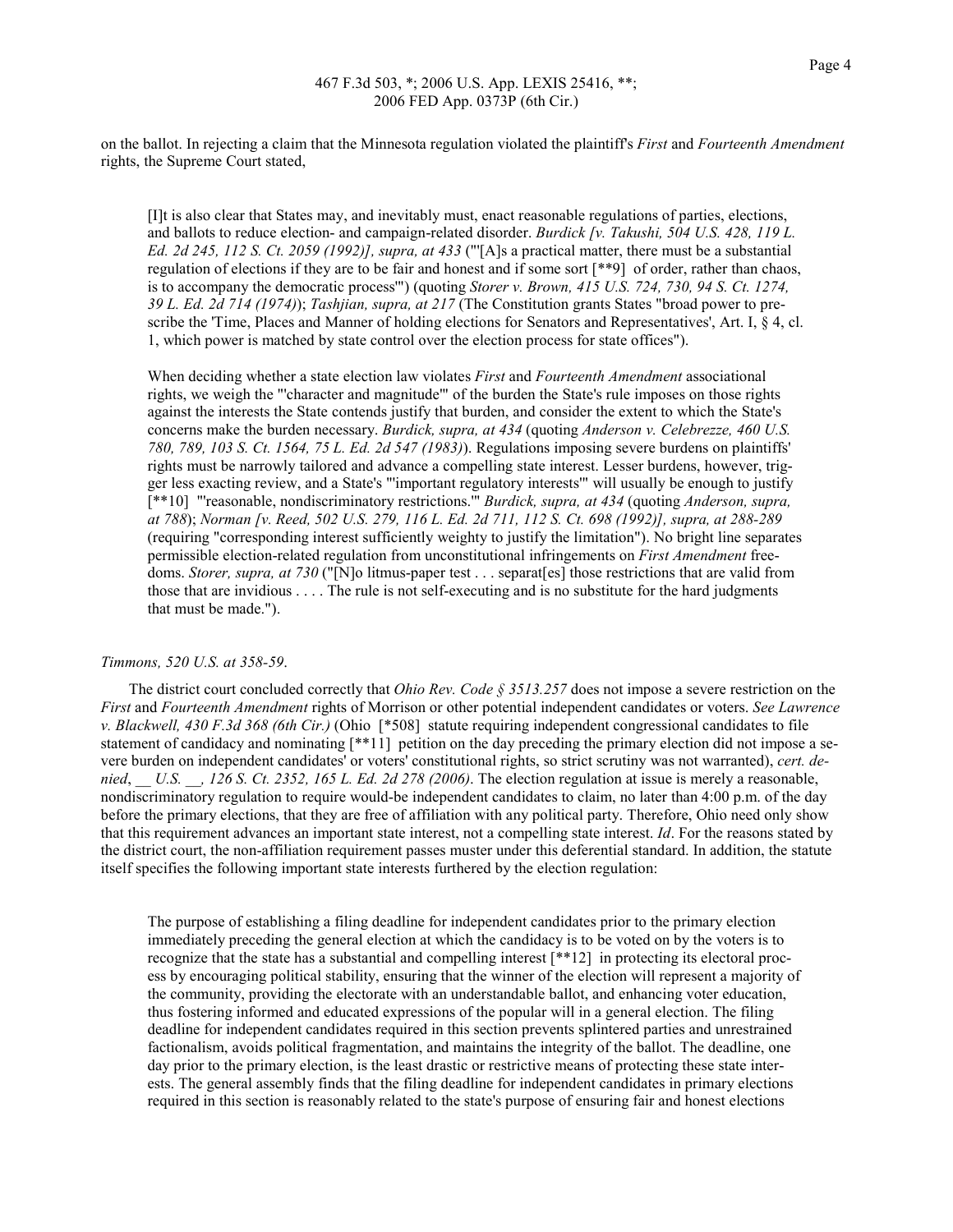while leaving unimpaired the political, voting, and associational rights secured by the *first* and *fourteenth* amendments to the United States Constitution.

#### OHIO REV. CODE § 3513.257.

As the Supreme Court recognized in Timmons, a state may, consistent with the First Amendment, ban [\*\*13] "fusion" or multi-party candidates in order to reduce election disorder. Cf. Libertarian Party of Ohio v. Blackwell, 462 F.3d 579, 462 F.3d 579, 2006 U.S. App. LEXIS 22639 (6th Cir. 2006).

In summary, we hold that the First and Fourteenth Amendments do not prohibit the Ohio General Assembly from requiring independent candidates to claim on the day before the primary that they are not affiliated with any political party.

IV.

 Next, Morrison argues that the statute is void for vagueness because it allegedly fails to specify what a putative in- dependent candidate must do to get on the ballot, and because it does not provide objective standards for enforcement. His argument is wholly unpersuasive under the facts of this case.

Under Grayned v. City of Rockford, 408 U.S. 104, 108, 92 S. Ct. 2294, 33 L. Ed. 2d 222 (1972), a statute must "give the person of ordinary intelligence a reasonable opportunity to know what is prohibited" or, in this case, what is required. In addition, the statute "must provide explicit standards for those who apply them." Id. Cf. Risbridger v. Connelly, 275 F.3d 565, 572 [\*509] (6th Cir. 2002) ("[T]he void-for-vagueness doctrine requires that a penal statute define the criminal [\*\*14] offense with sufficient definiteness that ordinary people can understand what conduct is prohibited and in a manner that does not encourage arbitrary and discriminatory enforcement.") (quoting Kolender v. Lawson, 461 U.S. 352, 357, 103 S. Ct. 1855, 75 L. Ed. 2d 903 (1983)).

 The district court rejected Morrison's argument that the statute "creates confusion as to . . . whether a person desir- ing to become an independent candidate can merely claim not to be affiliated with a political party or whether they must truly be unaffiliated with a political party." The district court reasoned, "a person of ordinary intelligence, when considering O.R.C. § 3513.257 [which requires the candidate to claim independence] and O.R.C. § 3501.01(I) [which defines an 'independent' candidate as one 'who claims not to be affiliated with any political party'] in the whole legislative scheme, would understand that an aspiring independent candidate 'must actually be independent, rather than merely claim it.'" A candidate possessing ordinary intelligence and common sense would readily understand that the claim of independence must be made in [\*\*15] good faith -- otherwise there would be no reason for having the claim requirement, and none of the state interests animating the claim requirement would be served. See United States v. Gjieli, 717 F.2d 968, 972 (6th Cir. 1983).

In addition to the common-sense meaning of "claim" in *Ohio Rev. Code §* 3513.257, other sections of the Ohio election code put Morrison on notice that his actions were incompatible with his contemporaneous claim that he was not affiliated with any political party. Provisions of the Ohio election code other than  $\frac{2513.257}{3513.257}$  discuss political party affiliation and specify how it may be determined when challenged. This is significant, because typically "identical words used in different parts of the same act are intended to have the same meaning." OfficeMax, Inc. v. United States, 428 F.3d 583, 591 (6th Cir. 2005) (quoting Gustafson v. Alloyd Co., Inc., 513 U.S. 561, 570, 115 S. Ct. 1061, 131 L. Ed. 2*d 1 (1995)*). n1

n1 See also Lewis v. Philip Morris, Inc., 355 F.3d 515, 536 (6th Cir.) (Moore, J., for the court, joined in per- tinent part by Katz, U.S.D.J.) (referring to "[t]he usual presumption that 'the same words used twice in the same act have the same meaning"') (quoting 2A NORMAN J. SINGER, SUTHERLAND ON STATUTES AND STATUTORY CONSTRUCTION, § 46.06, at 193 (6th ed. 2000)), cert. denied, 543 U.S. 821, 125 S. Ct. 61, 160 L. Ed. 2d 31 (2004); Lake Cumberland Trust, Inc. v. EPA, 954 F.2d 1218, 1222 (6th Cir. 1994) ("We must presume that words used more than once in the same statute have the same meaning.") (citation omitted).

[\*\*16]

First, *Ohio Rev. Code* § 3513.19(A)(3) provides that a person's right to vote in a party's primary can be challenged on the basis that he "is not affiliated with or is not a member of" that party. That section also states, in pertinent part, that "[s]uch party affiliation shall be determined by examining the elector's voting record for the current year and the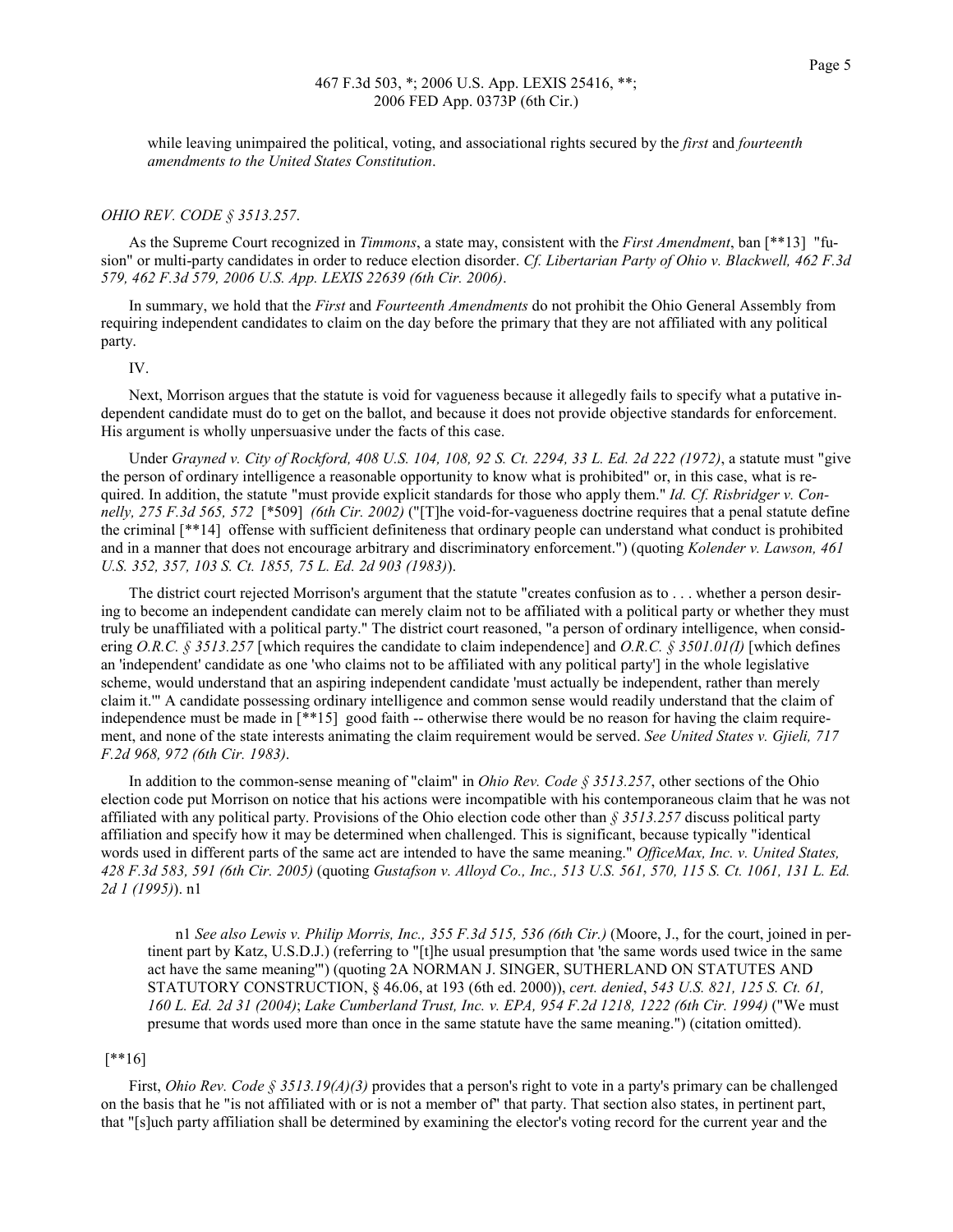immediately preceding two calendar years as shown on the voter's registration card, using the standards of affiliation specified in the seventh paragraph of section 3513.05 of the Revised Code." OHIO REV. CODE.  $\S$  3513.19(A)(3). In turn,  $\S 3513.05 P 7$  considers a voter to be affiliated with a party if he was registered with that party and voted in that party's primaries during the current year and the two preceding years. Morrison has never denied that he was registered as a Republican and voted in the May 2, 2006, Republican primary, nor has he claimed that he was ever registered [\*510] as something other than a Republican or that he voted in non-Republican primaries during the preceding two calendar years.

Moreover, the next subsection of the statute, *Ohio Rev. Code*  $\hat{S}$  3513.19(B) [\*\*17], provides:

When the right of a person to vote is challenged upon the ground set forth in division  $(A)(3)$  of this sec- tion, membership in or political affiliation with a political party shall be determined by the person's statement, made under penalty of election falsification, that the person desires to be affiliated with and supports the principles of the political party whose primary ballot the person desires to vote.

 (Emphasis added.) By registering as a Republican and then affirmatively requesting and voting the Republican Party primary ballot on May 2, 2006, Morrison necessarily evinced a desire to be affiliated with the Republican Party at that time. Indeed, when Morrison presented himself as eligible to vote in the Republican primary on May 2, 2006, Ohio law required him to be prepared to prove, *under penalty of punishment for false statement*, that he was affiliated with the Republican Party:

 Before any challenged person shall be allowed to vote at a primary election, the person shall make a statement, *under penalty of election falsification*, before one of the precinct officials . . . stating that the person desires to be affiliated [\*\*18] with and supports the principles of the political party whose ballot the person desires to vote; and giving all other facts necessary to determine whether the person is entitled to vote in that primary election. The statement shall be returned to the office of the board with the poll-books and tally sheets.

#### OHIO REV. CODE § 3513.20.

 If there were any doubt whether registering Republican, running as a Republican in the primary, and voting in the Republican primary precluded a good faith claim to be unaffiliated with any party, Morrison's own Federal Election Commission ("FEC") filing dispels it. Morrison conceded that his own congressional campaign committee's statement of organization, FEC Form 1, listed him as affiliated with the Republican Party.

 Morrison cannot complain if his own campaign committee's express statement of his party affiliation is considered and used to rule against him. *Cf. In re El-Amin*, 252 B.R. 652, 659 (Bankr. E.D. Va. 2000) ("The party who made the admission cannot complain that they [sic] were prejudiced by their own words."); Levy v. United States, 1858 U.S. Ct. Cl. LEXIS 58, 1858 WL 4645, at \*27 (Ct. Cl. May 4, 1858)  $[$ \*\*19] Morrison cannot complain if his own campaign committee's express statement of his party affiliation is considered and used to rule against him. Cf. In re El-Amin, 252 B.R. 652, 659 (Bankr. E.D. Va. 2000) ("The party who made the admission cannot complain that they [sic] were prejudiced by their own words."); Levy v. United States, 1858 U.S. Ct. Cl. LEXIS 58, 1858 WL 4645, at \*27 (Ct. Cl. May 4, 1858) [\*\*19] ("The petitioner cannot object to this conclusion, because it is in exact accordance with his own export manifest, rendered on his own oath."). n2

 n2 Cf. also United States v. Beal, 940 F.2d 1159, 1162 (8th Cir. 1991) ("[D]efendant cannot complain if his own admissions . . . [are] received in evidence against him.");

United States v. Alvarez, 810 F.2d 879, 889 (9th Cir. 1987) ("The defendant cannot complain when his own testimony fixes the time of his arrest.");

Courtney v. United States, 518 F.2d 514, 517 (4th Cir. 1975) ("[T]he defendant cannot be heard to complain that he was convicted on the basis of his own testimony.");